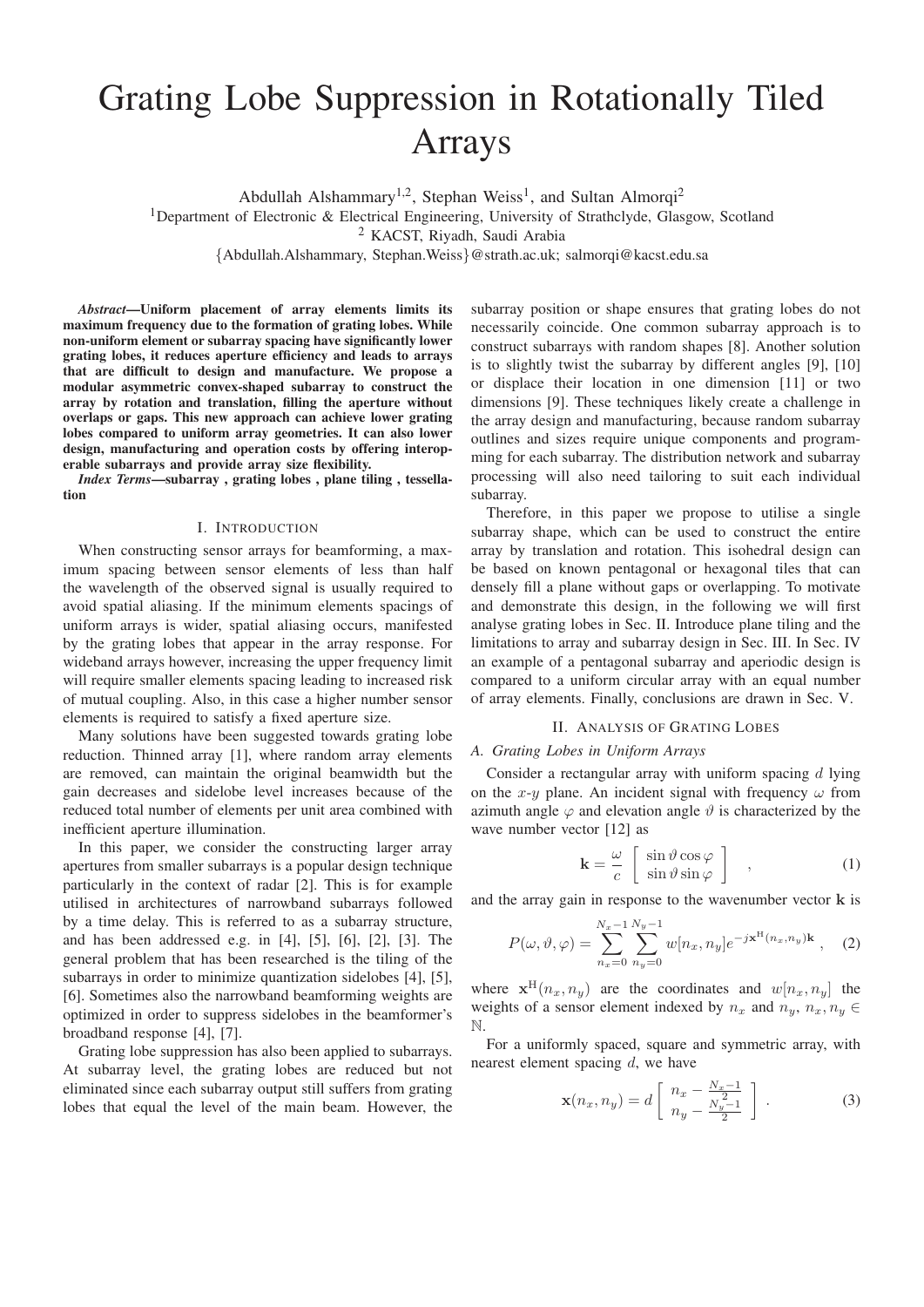The array weights  $w[n_x, n_y]$  can scale the array response or shift its phase, but have no effect on the grating lobe separation w.r.t. the main lobe. Assuming that the weights attached to each element perform phase shifts, the array is then steered towards the direction  $\mathbf{k}_0(\omega_0, \vartheta_0, \varphi_0)$ . With this, and the array configuration in (3), the array gain in (2) of the array steered towards the direction  $\mathbf{k}_0(\omega_0, \vartheta_0, \varphi_0)$  simplifies to

$$
P(\omega, \vartheta, \varphi) = \frac{1}{\sqrt{N_x N_y}} \frac{\sin(\frac{1}{2} \mathbf{x}_{\text{max}}^{\text{H}} \Delta \mathbf{k})}{\sin(\frac{1}{2} \mathbf{x}_{\text{min}}^{\text{H}} \Delta \mathbf{k})},
$$
(4)

where  $\Delta \mathbf{k} = \mathbf{k} - \mathbf{k}_0$  and  $\mathbf{x}_{\text{min}} = \begin{bmatrix} d & d \end{bmatrix}^H$  and  $\mathbf{x}_{\text{max}} =$  $d[N_x \ N_y]^{\text{H}}$ . The array response is periodic w.r.t. wave number vector  $\Delta \mathbf{k}$  with period  $\frac{2\pi}{d}$ . As a result, the grating lobes are located at zeros of the denominator in the equation above, i.e.  $\Delta \mathbf{k} = p \frac{2\pi}{d} \quad \forall \ p \in \mathbb{Z}$  in both x- and y-axes.

### *B. Grating Lobes in Rotationally Tiled Arrays*

Array with suppressed grating lobes can be constructed with isohedral subarrays. Isohedral tiling is a plane tiling based on a single shape of tile, where the overall array can be constructed by placing rotated and translated subarrays. While translation does not affect the subarray response w.r.t. its phase center, rotation changes the azimuth angle of arrival by an amount equal to the rotation angle  $\psi$ . For a rotationally tiled array with M subarrays and an order of rotation,  $L$ , — to be further elaborated in Sec. III — the  $M$  subarrays will be rotated at  $L$ different angles.

If the array is steered towards  $\mathbf{k}_0(\omega_0, \vartheta_0, \varphi_0)$ , the gain of a rotationally tiled array w.r.t. a signal characterised by the wave number  $\mathbf{k}(\omega, \vartheta, \varphi)$  is

$$
P(\omega, \vartheta, \varphi) = \frac{1}{\sqrt{N_x N_y}} \sum_{l=0}^{L-1} \sum_{m \in M_l} \frac{\sin(\frac{1}{2} \mathbf{x}_{\text{max}}^{\text{H}} \Delta \mathbf{k} \cos \psi_l)}{\sin(\frac{1}{2} \mathbf{x}_{\text{min}}^{\text{H}} \Delta \mathbf{k} \cos \psi_l)},
$$
(5)

where again  $\Delta \mathbf{k} = \mathbf{k} - \mathbf{k}_0$ , and  $M_l$  is the number of subarrays that share the same rotation angle  $\psi_l$ .

Each subarray group  $m \in M_l$  has a periodic response with period  $\Lambda = 2\pi (d \cos \psi_l)^{-1}$  and grating lobes forming at  $\Delta \mathbf{k}_l = p \Lambda \quad \forall \ p = \pm 1, \pm 2, \cdots$  in both x and y axis directions. The sum of periodic responses is also periodic with a period equal to the least common multiple. Hence as the order of rotation  $L$  increases, full grating lobes, where the grating lobes of all subarrays coincide, will have a lower frequency of occurence.

# III. PLANE TILING IN ARRAY DESIGN

*A. Tiling*

In geometry, tiling or tessellation is the problem of finding a countable family of shapes that can tile a plane without overlap or gaps [13]. The closed set of tiles that can fill the plane in such a fashion is defined as

$$
\mathfrak{T} = \{T_1 \cdots, T_m, \cdots T_M\}.
$$

Specifically, isohedral tiling allows only congruent tiles  $T_1 \cdots, T_m, \cdots T_M$  to populate the array aperture. Tile shapes



Fig. 1. Type 1 equilateral pentagon with  $\delta + \epsilon = 180^{\circ}$ . Corners A, B and C can be moved along the circles while maintaining parallel sides AE and CD. ABC is an equilateral triangle and ACDE is a rhombus.

are limited to convex polygons as will be explained in the next sub-section. The subarray outline is defined by the tile shape. Antenna elements are represented by the array lattice enclosed by the subarray outline and subject to the direct isometries, i.e. translation and rotation operations only, applied to the tile.

#### *B. Subarray Limitations*

All triangles and quadrilaterals can tile a plane [14]. But there are only 15 convex pentagon and three hexagons that can tile a plane without gap or overlap [15], and there are no known convex polygons beyond hexagons that can tile a plane.

When placing tiles of subarrays, the only permitted transformation to fit them in place are rotation and translation. Reflective operations are are known in the tiling literature but are not applicable to subarray tiles due to aperture orientation. Hence, only a limited number of patterns in the literature characterised by their notation  $p n 11$  for  $n = 2, 3, \ldots 6$  are applicable to subarrays indicating non-reflective configuration. The parameter  $n$  is called the order of rotation (referred to as  $L$  in Sec. II above) and it is the number of angles by which the base tile  $T_1$  has to be rotated in a design.

Non-rotational design, where  $n = 1$  in  $p111$ , have regular or equilateral polygons with uniform subarray spacing and will suffer from high grating lobes due to high rotational symmetry.

# IV. EXAMPLE: EQUILATERAL PENTAGON VS. UNIFORM CIRCULAR ARRAY

The tiling concept for subarrays is now demonstrated using an aperiodic pattern suggested by [14] based on a type 1 equilateral pentagon as described in [16]. Shown in Fig. 1, this equilateral pentagon has interior angles of  $\alpha = 140^{\circ}$ ,  $\beta = 60^{\circ}$ ,  $\gamma = 160^{\circ}$ ,  $\delta = 80^{\circ}$  and  $\epsilon = 100^{\circ}$  respectively.

In Fig. 2, 18 pentagons of the type shown in Fig. 1 construct an approximately circular array. Each subarray contains 42 array elements arranged on a square lattice, whereby the element spacing  $d$  is half the wavelength at the operating frequency  $f_c$ . Therefore, across the 18 subarrays the total number of array elements of 756. The tiled array requires a small separation between subarrays as seen in Fig. 2 to account for subarray boundaries. Also the tiled array circumference is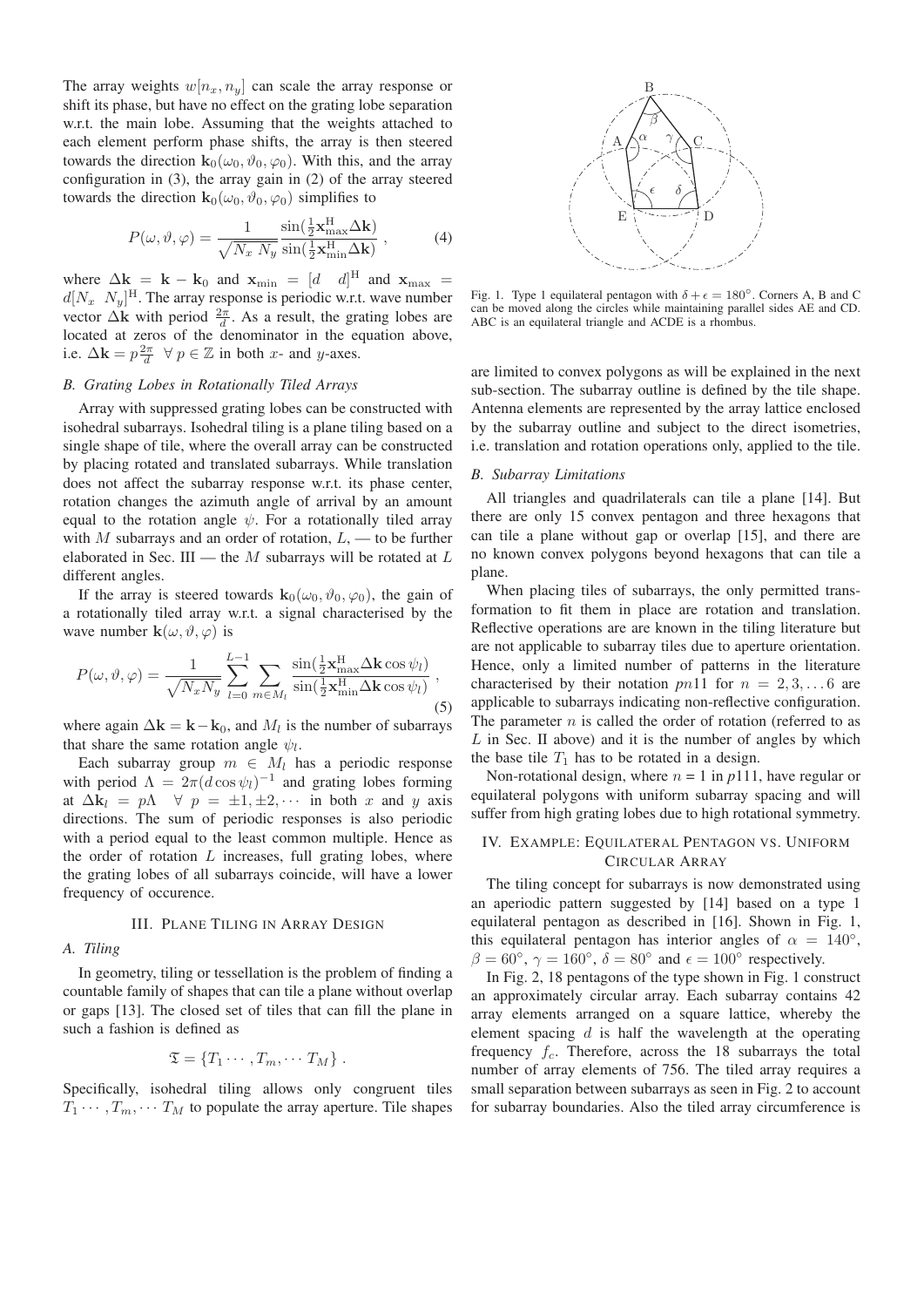

Fig. 2. Tiled array constructed by rotation and translation of 18 pentagon subarray tiles each containing 42 sensors elements each contained within an outer circle of radius 15.6 d where d is the elements spacing.



Fig. 3. Uniform circular array containing 756 elements — the same number of elements as the tiled array. Solid and dashed circles circumscribe the uniform circular array and the tiled array, respectively.

a series of straight edges, and does not constitute a perfect circle. It can, however, be inscribed into a circle of radius 15.6d.

We compare the tiled array above with a uniform circular array where sensor elements are placed on a square grid filling a circle as shown in Fig. 3, containing the same number of elements as the tiled configuration of Fig. 2. Because of the lack of internal boundaries, the circular array has a smaller diameter than the tiled array. In this example, the uniform circular array of Fig. 3 has a radius of 15.4d compared to 15.6d for the tiled array, if both arrays are circumscribed by circle.

Fig. 4 demonstrates the gain response of the uniform circular array when required to operate beyond the maximum frequency, such that the element spacing is now more than half the signal's wavelength. This can occur either due to the desired to space elements further apart in order to avoid mutual



Fig. 4. Gain response of uniform circular array showing grating lobes.



Fig. 5. Gain response of tiled array showing reduced grating lobes.

coupling, or to operate with a larger aperture but utilised a lower number of elements. With the main lobe centred in the diagram, for the uniform circular array in this case spatial aliasing occurs. As calculated for the uniformally spaced array with square element lattice in (4), this leads to the grating lobes seen in Fig. 4, which appear at integer multiples of  $\frac{2\pi}{d}$  in both  $u$  and  $v$  directions.

The gain response of the tiled array in Fig. 5 shows the sum of contribution of the individual subarrays, where grating lobes do not add constructively. The distance between minor grating lobes and the main lobe is unchanged at  $\frac{2\pi}{d}$  because the elements spacing is the same across subarrays, but the subarrays rotation by angles  $\psi_l$  as in equation (5) causes grating lobes to rotate by the same angles around the mainlobe.

To compare the two gain responses directly, a cross-section for the first component of Δ**k** for both the uniform cicular and proposed tiled array are shown in Fig. 6. The graphs show the grating lobes of the uniform circular array with a periodicity of  $\frac{2\pi}{d}$  and having the same 0dB level as the main lobe at the origin. In contrast, the gain response of the proposed tiled